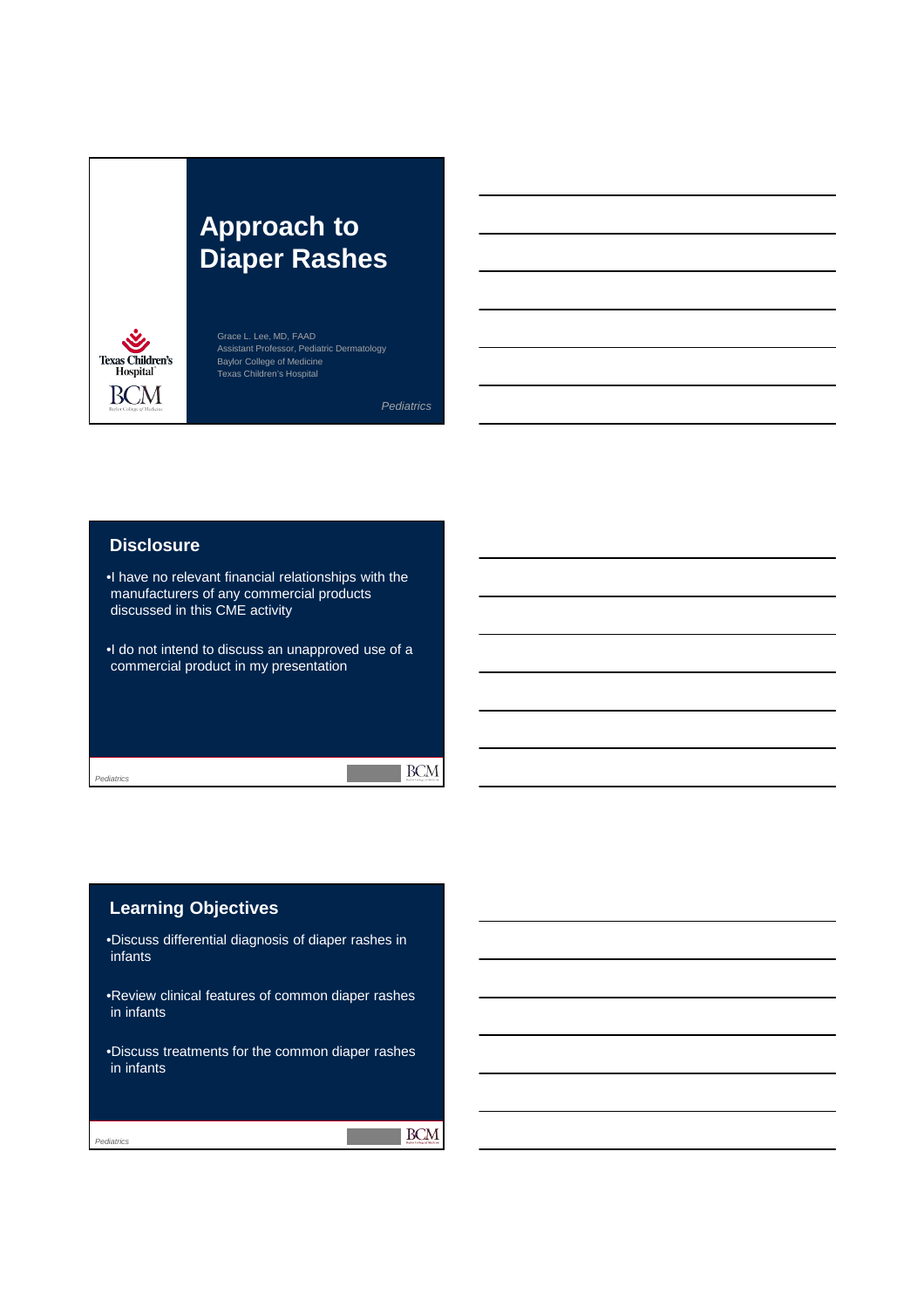

| <b>Differential diagnoses of Diaper</b><br><b>Dermatitis</b> |  |
|--------------------------------------------------------------|--|
| ·Inflammatory                                                |  |
| •Infectious/Infestations                                     |  |
| •Metabolic                                                   |  |
| •Autoimmune                                                  |  |
| •Neoplasm                                                    |  |
| Pediatrics<br><b>Earlier Collinson of Most</b>               |  |
|                                                              |  |

 $\blacksquare$  BCM

## **Differential diagnoses of Diaper Dermatitis**

•Inflammatory: contact dermatitis, psoriasis, seborrheic dermatitis, atopic dermatitis

•Infectious/Infestations: candida, strep/staph, scabies

•Metabolic: acrodermatitis enteropathica, nutritional deficiency

•Autoimmune: lichen sclerosus

•Neoplasia: Langerhans cell histiocytosis

*Pediatrics*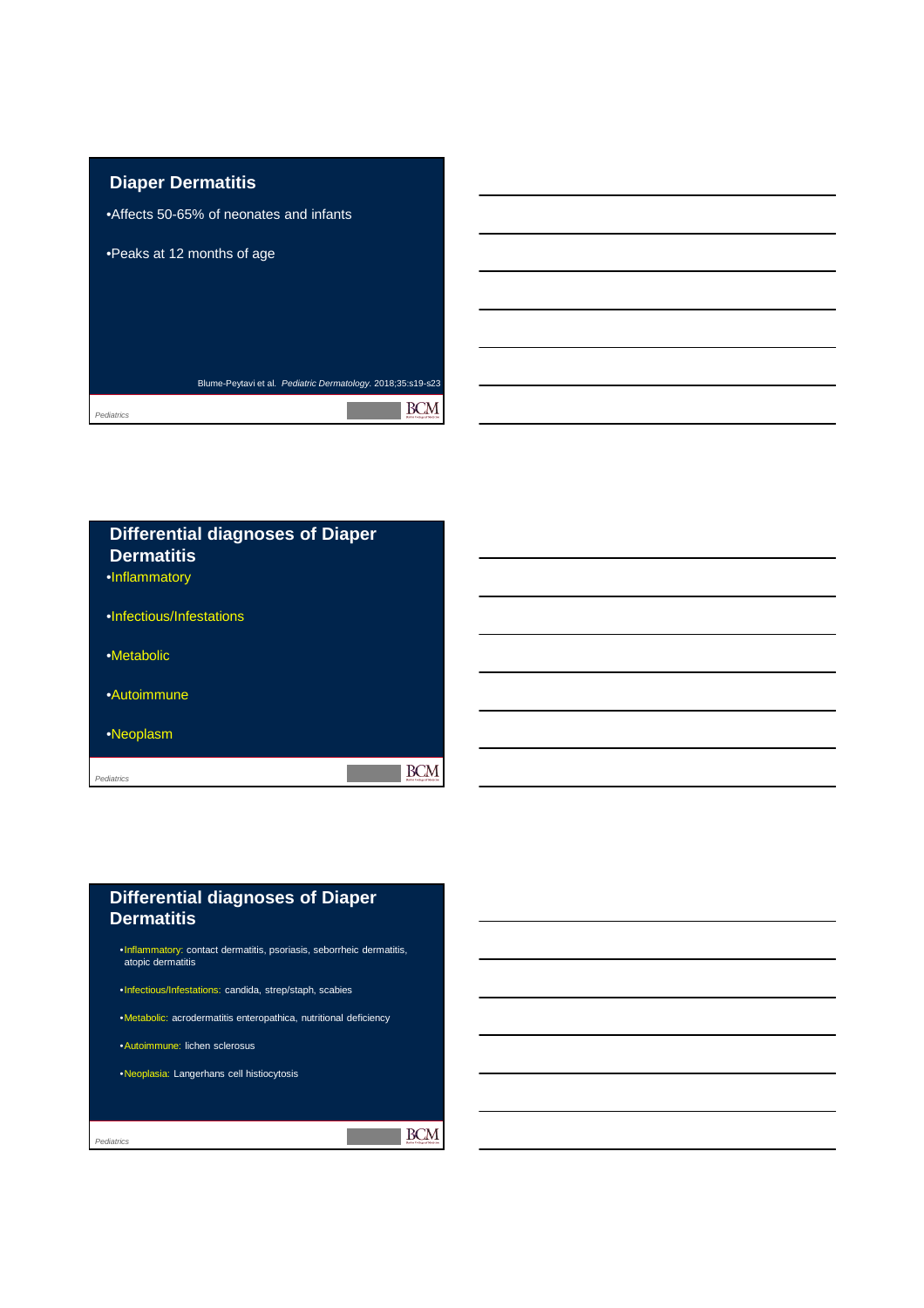

# **Clinical subgroups of diaper rashes** •I. Dermatitis due to the diaper •Irritant diaper dermatitis •Allergic contact dermatitis • Coughlin C et al. Pediatric Dermatology. 2014:31 19-24  $\blacksquare$  BCM *Pediatrics*

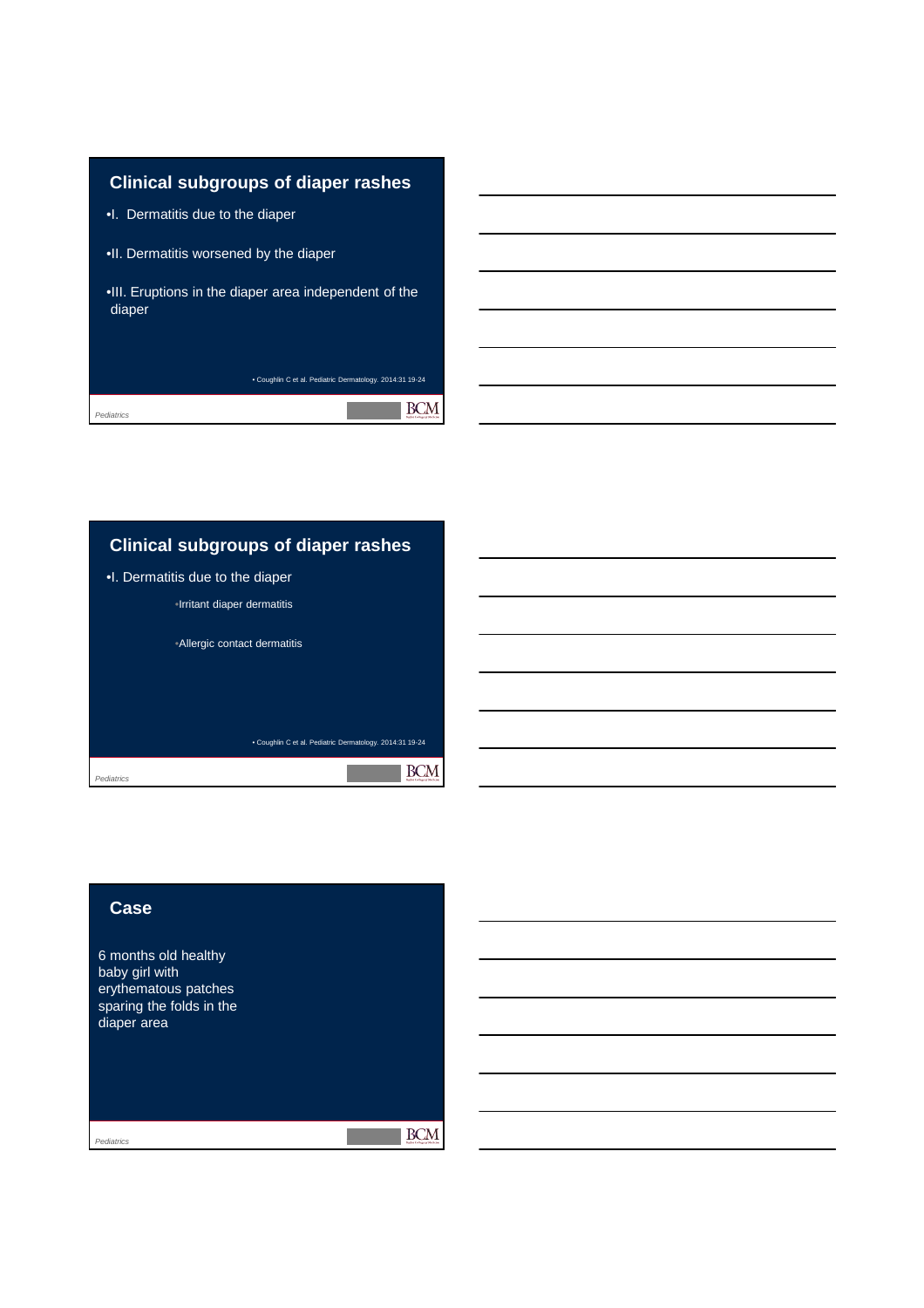## **Irritant diaper dermatitis**

- •Most common cause of diaper rashes
- •Prolonged contact with urine/feces
- •Pattern: Convex surfaces, spares the inguinal creases/gluteal **cleft** *cleft cleft cleft cleft***</del> <b>***cleft cleric D*

*Pediatrics*



in 1991.<br>Ngjarje

**BCM** 

## **Causative factors/Prevention**

| Cause                             | <b>Effect</b>                                                                                                                         | <b>Intervention</b>                                                                                 |
|-----------------------------------|---------------------------------------------------------------------------------------------------------------------------------------|-----------------------------------------------------------------------------------------------------|
| Prolonged & excessive<br>humidity | Friction                                                                                                                              | Frequent diaper change<br>Supra-absorbent diaper                                                    |
| Alkaline urine<br>Feces           | Disrupts pH balance<br>Microbial overgrowth<br>Activation of fecal lipases,<br>proteases<br>Skin maceration<br>Increased permeability | Clean with wipes or water<br><b>Topical emollient</b><br><b>FDUCATION</b><br>Supra-absorbent diaper |
| Harsh soaps and wipes             | Skin barrier break down                                                                                                               | Clean with wipes or water<br><b>Topical emollient</b><br><b>FDUCATION</b>                           |
|                                   | Blume-Peytavi et al. Pediatric Dermatology. 2018;35:s19-s23                                                                           |                                                                                                     |
| Pediatrics                        |                                                                                                                                       |                                                                                                     |



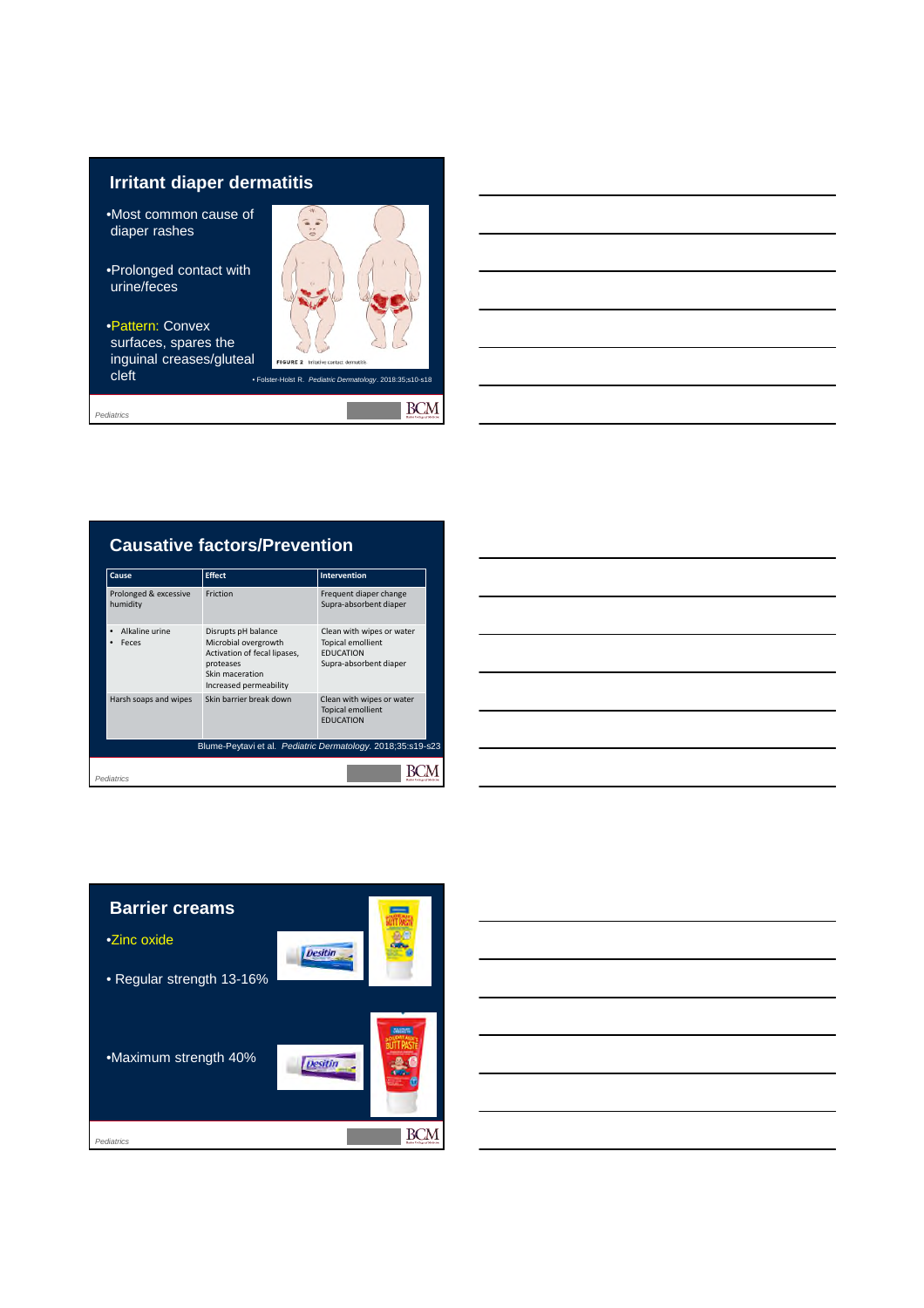



#### **pH balance**

*Pediatrics*

•Vinegar: Dilution 1:10 parts water •Maalox: can be mixed with other barrier creams to make "Butt paste"  $\mathbb{R}$  BCM  $\mathcal{O}(\mathbb{R}^d)$ 

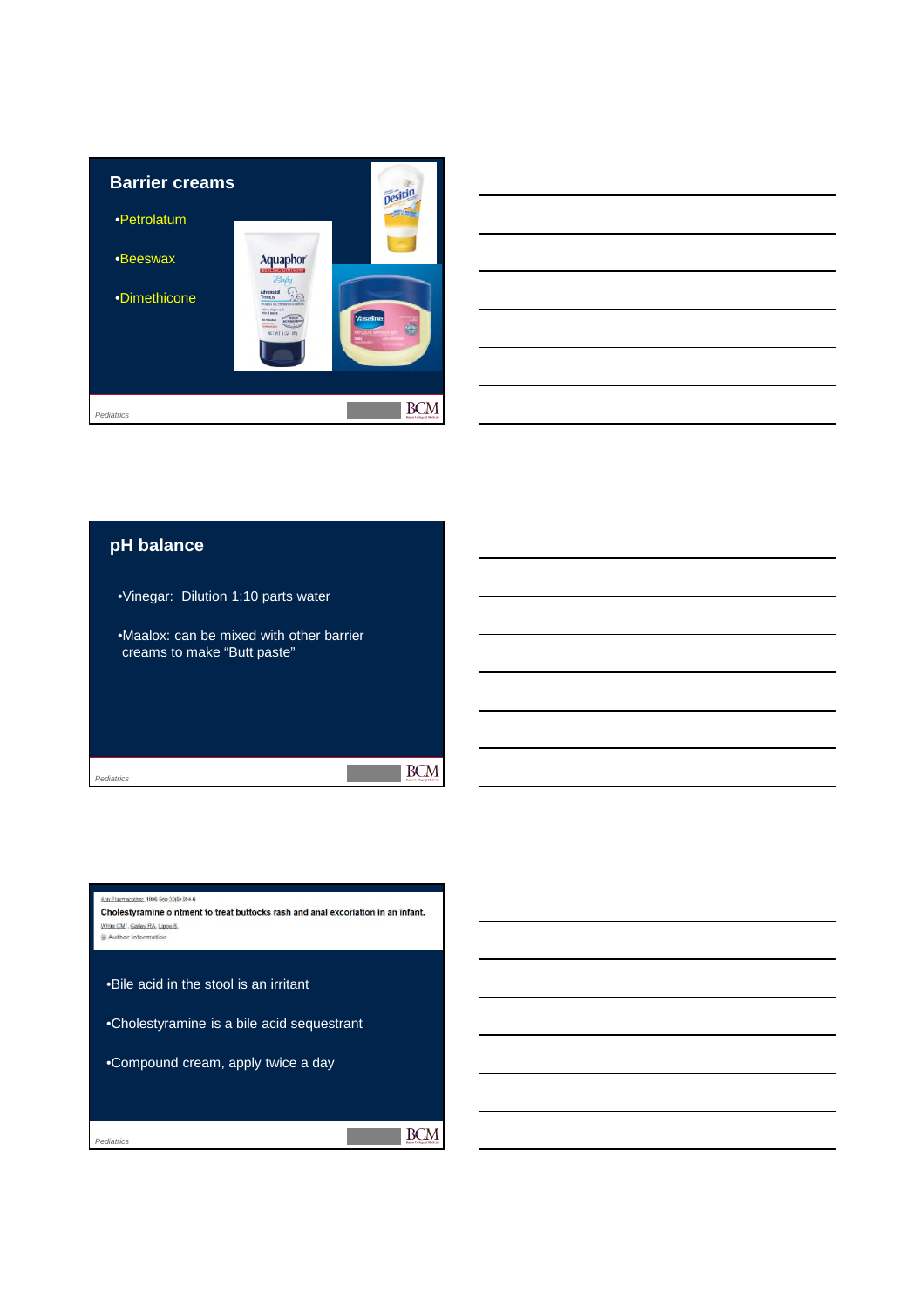

**Case** CC: Diaper rash 4 week old baby boy with persistent ulcers and rash to his diaper area and perineum. **Previous Treatments:** Desitin, Nystatin cream, cholestyramine cream  $\blacksquare$  BCM

**The State** 

*Pediatrics*

*Pediatrics* **Jacquet Erosive Diaper Dermatitis** •Associated with frequent stooling, infrequent diaper changes and poor quality diapers  $\text{P}E = \text{well-demarcated}$ erosions and superficial erosions @ perianal skin, opposing areas of buttocks *Figure 14.25a: Erosive diaper dermatitis. Pediatric Dermatology. 4th ed. By Lawrence A. Schachner, MD and*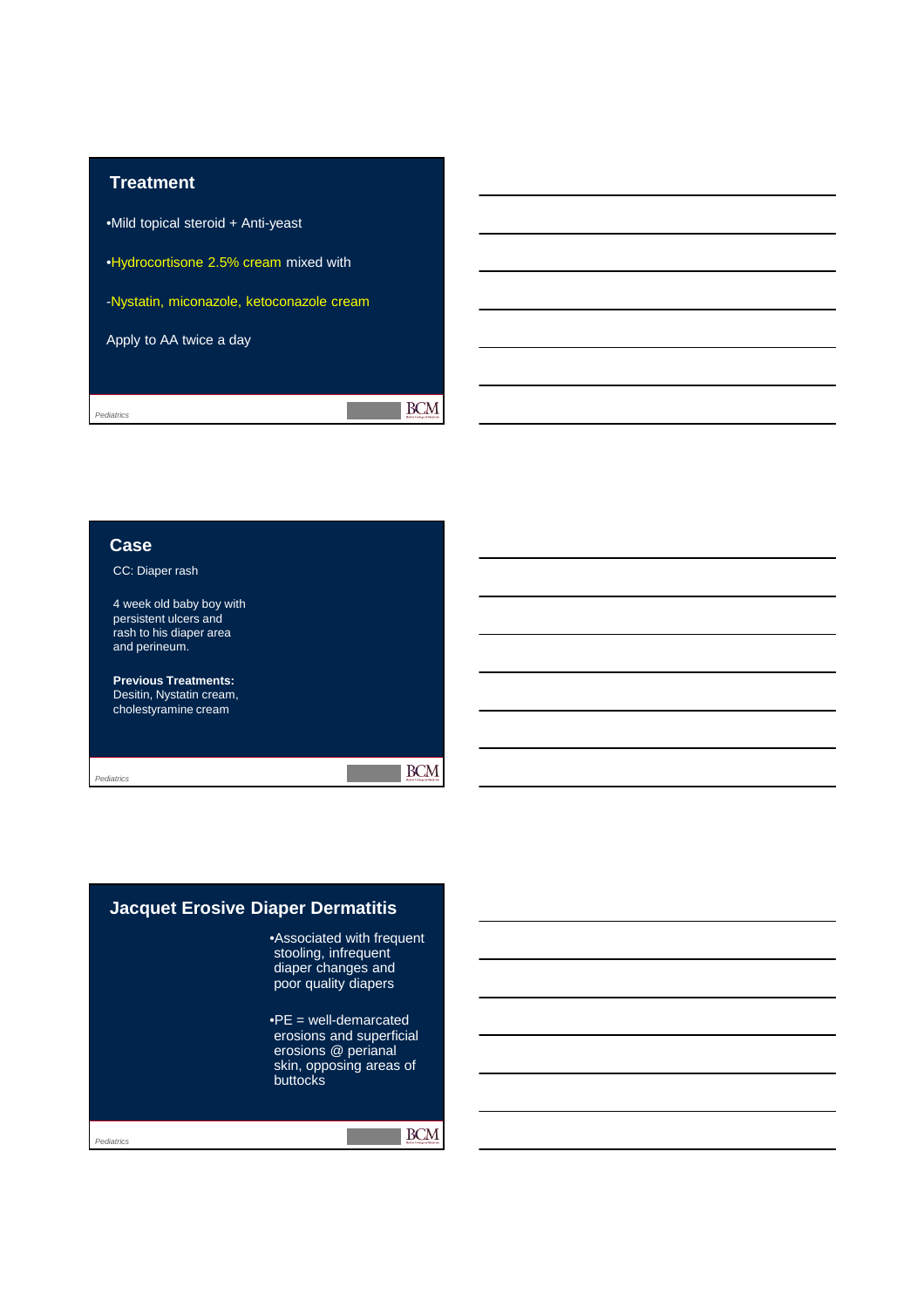

•SocHx: only child

*Pediatrics*

**DDx** •Herpes simplex (HSV) •Candidiasis •Bacterial infections •Genital warts •Irritant diaper dermatitis  $\blacksquare$  BCM *Pediatrics*

 $\blacksquare$  BCM

**The St** 

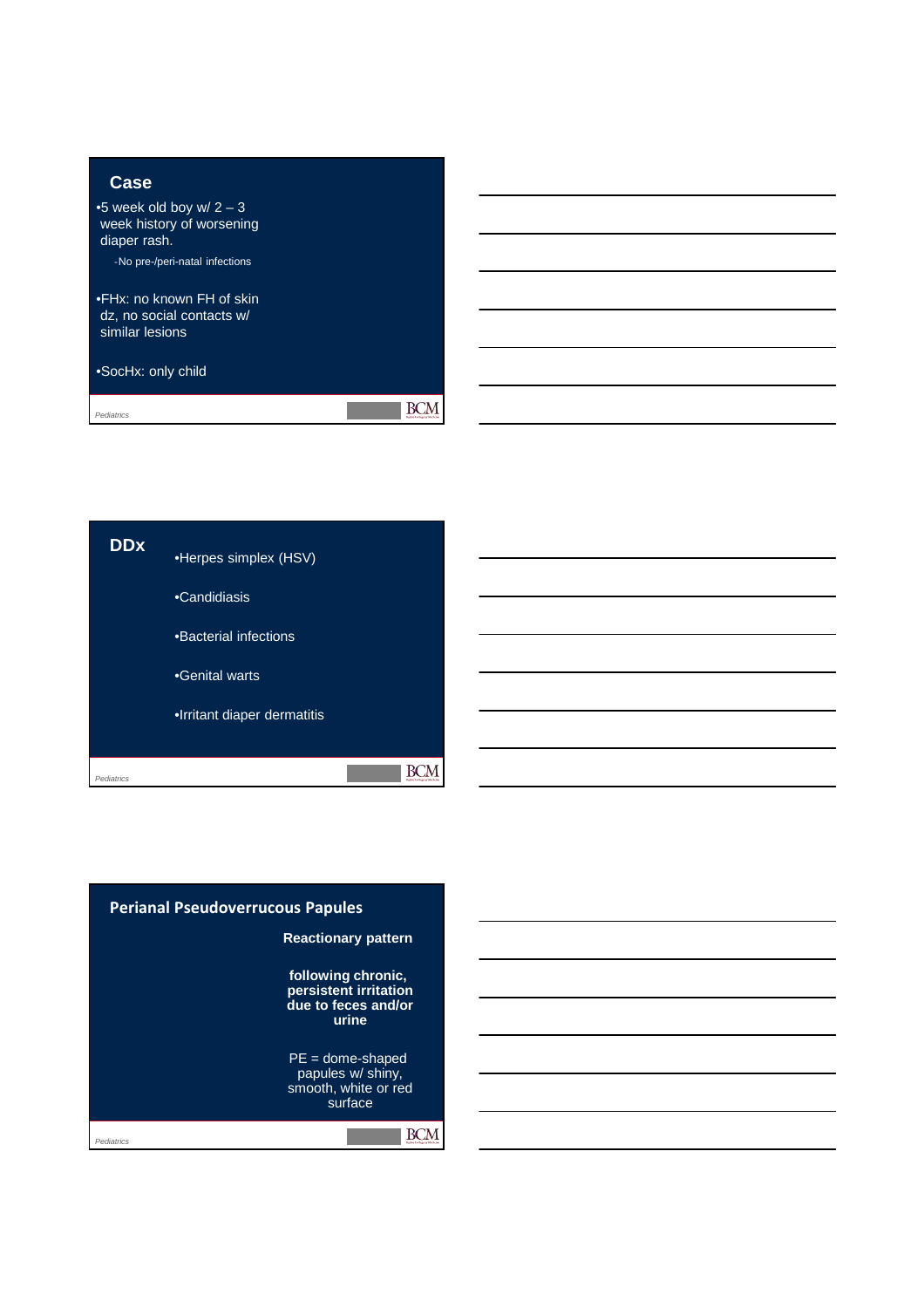#### **Case**

•6 months old healthy baby girl with erythematous patches and excoriated erosions and vesicles on the buttocks

*Pediatrics*

 $\blacksquare$  BCM

 $\mathcal{L}^{\text{max}}$ 

## **Read the labels carefully….**

•Ingredients - Calendula officinalis 1X HPUS-10% - Inactive Ingredients: Alcohol, caprylyl glycol, carbomer, cetyl ate, EDTA disodium, glycerin, lauroyl macrogolglycerides, pegoxol-7 stearate, purified water, sodium hydroxide, sorbic acid, 1, 2 hexanediol



 $\blacksquare$  BCM

**BCM** 

*Pediatrics*

## **Allergic contact diaper dermatitis** •Type IV hypersensitivity reaction •Pattern: whole diaper area and buttocks •**Treatment:** patch

testing, avoid offending **agents, topical steroid** • Folster-Holst R. Pediatric Dermator **and Formators**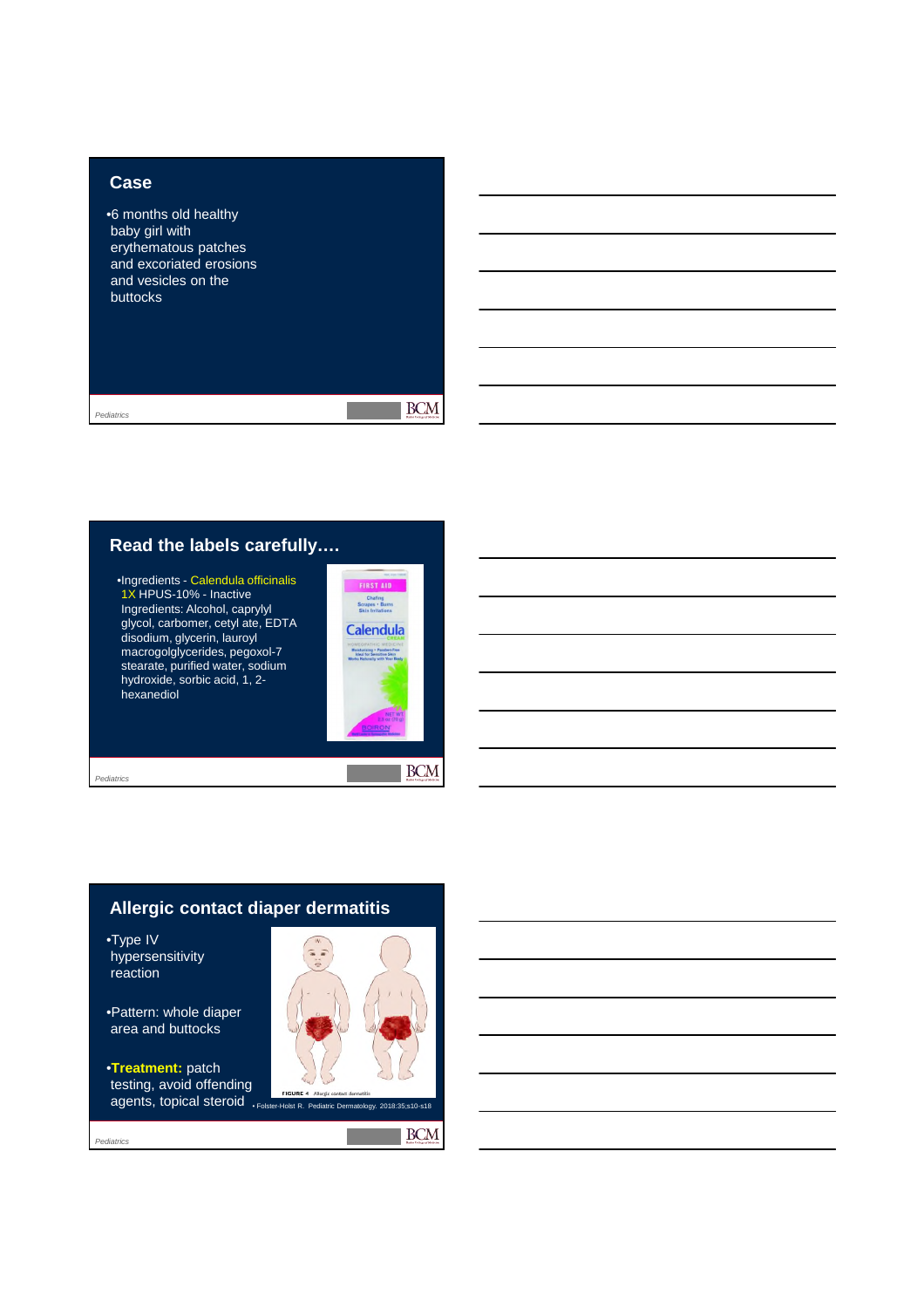## **Allergic contact dermatitis** I. Diaper wipes/diaper creams 1) Botanical extracts

- 2) Fragrance
- 3) Preservatives
- 4) Emulsifiers
- 5) Emollients

*Pediatrics*

| Natural???                                                                                                                                                | <b>NATURAL</b>        |
|-----------------------------------------------------------------------------------------------------------------------------------------------------------|-----------------------|
| · Zinc Oxide 16%<br>• Aloe Barbadensis Leaf Juice<br>• Beeswax<br>• Carnauba Wax<br>• Citric Acid<br>• Ricinus Communis (Castor)<br>• Peruvian Balsam Oil | 407<br><b>NATURAL</b> |
| Pediatrics                                                                                                                                                |                       |

## **Allergic contact dermatitis**

#### II. Diaper components

- 1) Polypropylene, polyethylene,<br>polyurethane → plastic polymers
- 2) Mercaptobenzothiazole, thiuram<br>  $\rightarrow$  Rubber accelerators
- 3) Disperse dye
- 4) Fragrance mix

*Pediatrics*

#### $\overline{\text{BCM}}$

 $\blacksquare$  BCM

**Contract**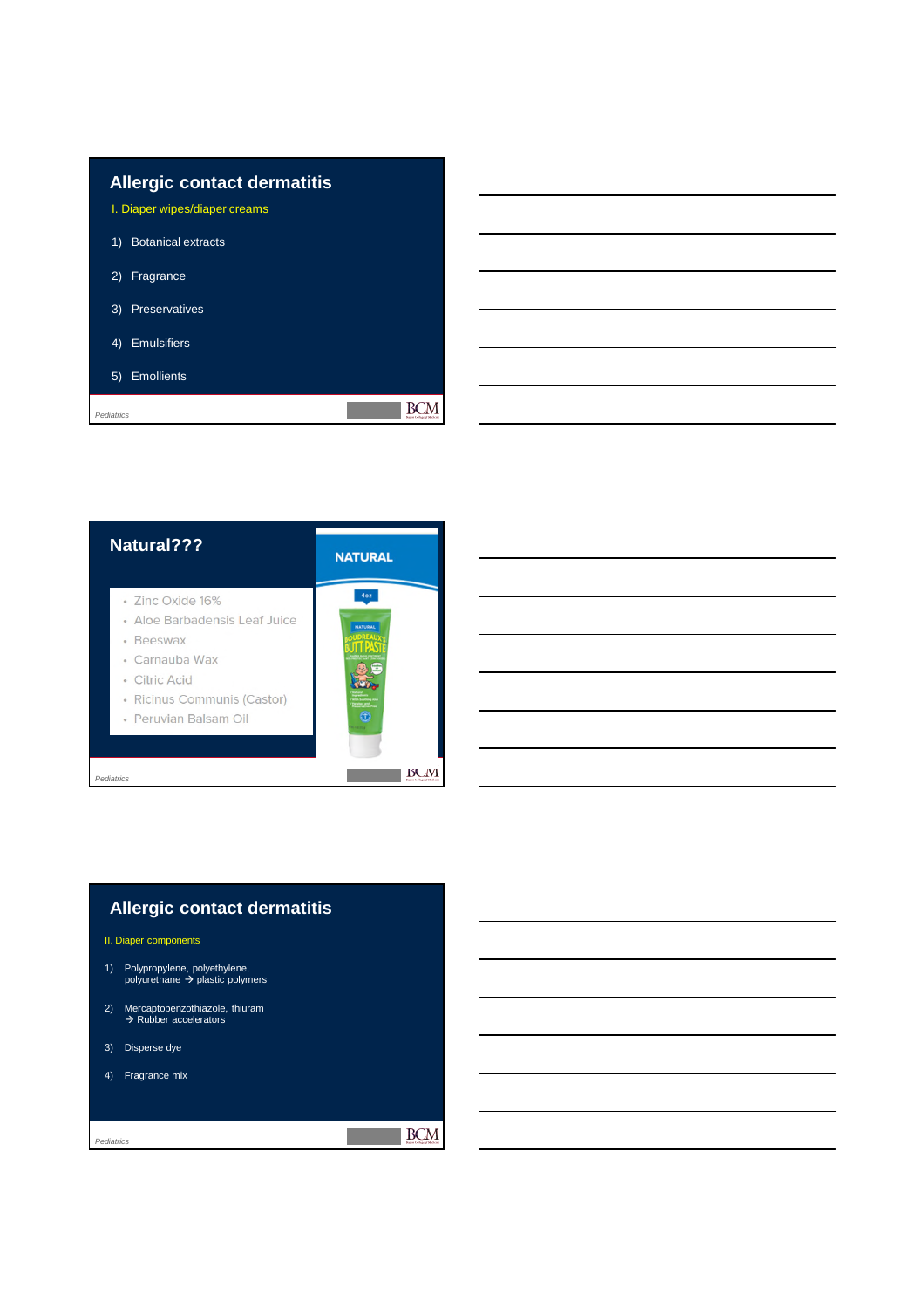

## **Clinical subgroups of diaper rashes**

#### •II. Dermatitis worsened by the diaper

- •Fungus: *Candida albicans*
- •Bacteria: *Staph aureus* or *Strep*, *E. Coli*
- •Virus: HSV, VZV
- •Psoriasis
- •Seborrheic dermatitis

• Coughlin C et al. Pediatric Dermatology. 2014:31 19-24

*Pediatrics*

*Pediatrics*

## **Candidal diaper dermatitis**

•Beefy red patches with satellite macules or pustules

•**Treatment:** topical nystatin, azole antifungal, oral fluconazole



**BCM** 

 $\blacksquare$  BCM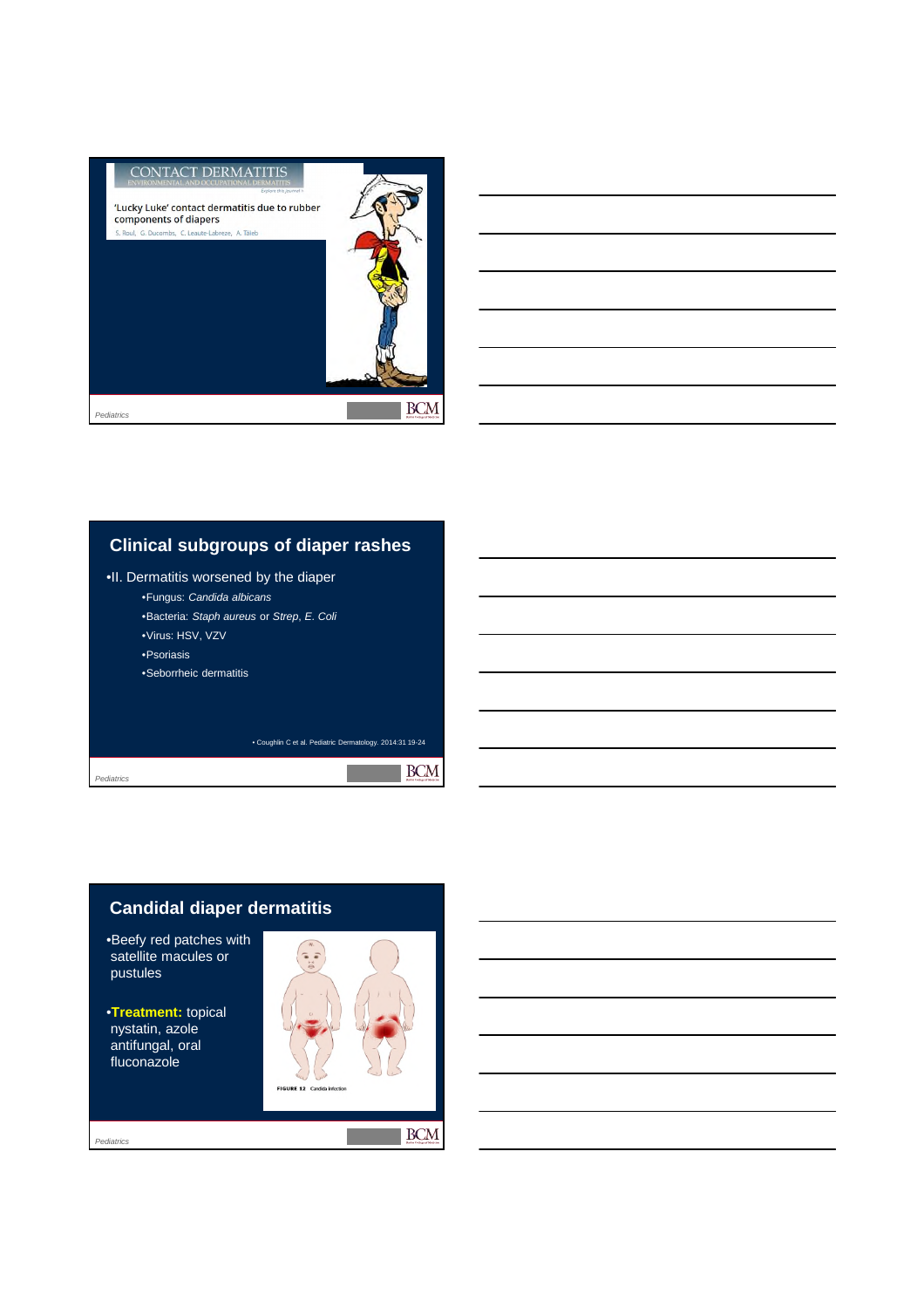### **Case**

•2 y/o with persistent itchy rash (x > 10 days) despite avoidance of potential irritants and regular application of nystatin.

*Pediatrics*

 $\blacksquare$  BCM

## Perianal Strep

•Beta-hemolytic streptococcus

•Bright red perinanal patches



**Contract** 

*<i>By Lawrence A. S.* **BCM** 

*Pediatrics*

## **Management**

| Strep:                         | Staph:                                                  |
|--------------------------------|---------------------------------------------------------|
| •Bacterial culture             | •Bacterial culture                                      |
| •10-day course<br>amoxicillin  | •10-day course<br>cephalexin, clindamycin,<br>oxacillin |
| •Topical mupirocin<br>ointment | •Topical mupirocin<br>ointment                          |
| Pediatrics                     |                                                         |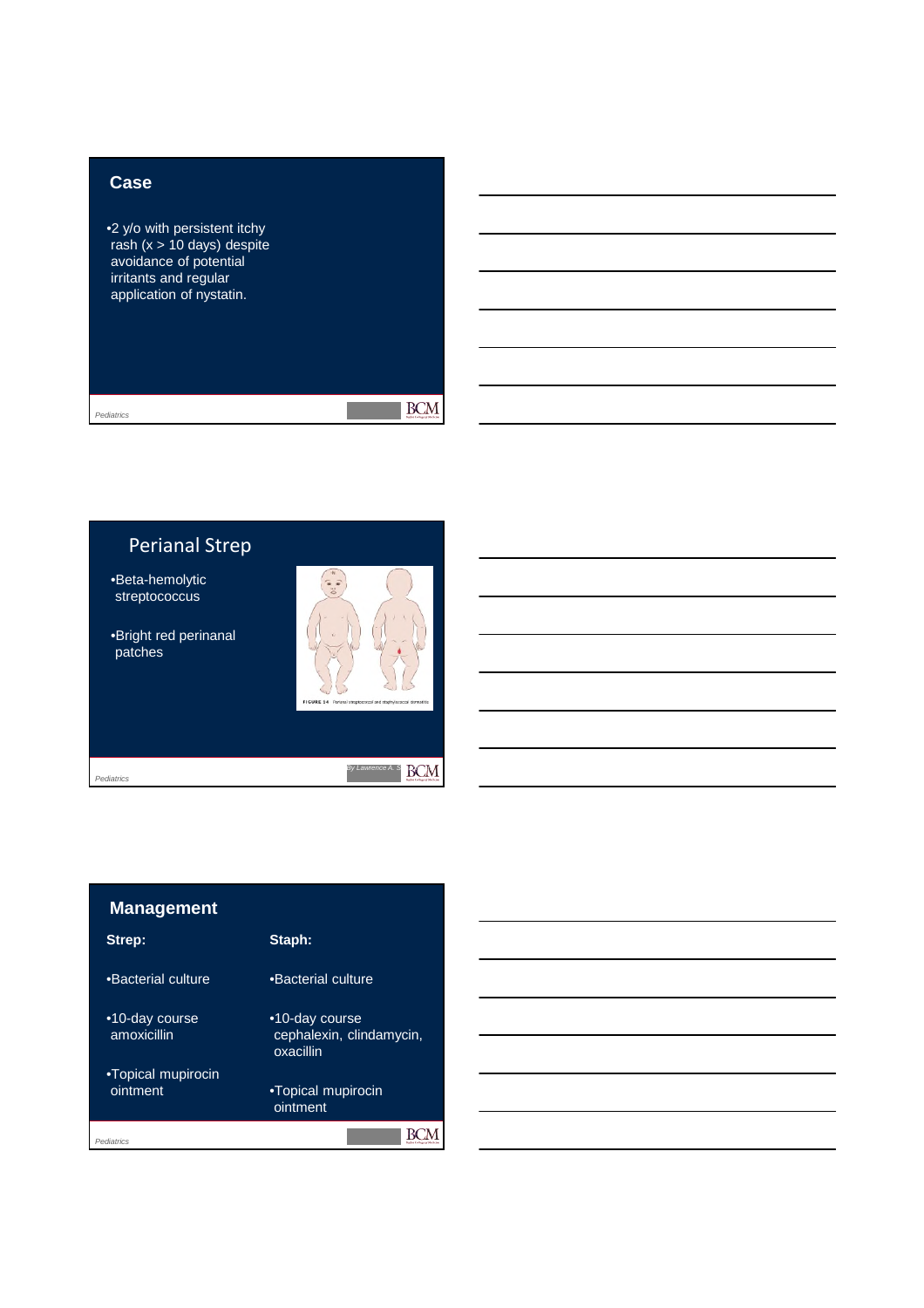### **Case**

2 m/o with  $2 - 3$  week history of worsening eczema; no improvement on HC 1% or TAC 0.1% creams

•PMH: Healthy w/ no concerning prenatal/delivery dx

*Pediatrics*

 $\overline{\text{BCM}}$ 

 $BCM$ 

### **Scabies**

•Lifespan: 15-30 days

•Females lay 1-4 eggs A DAY!

•Eggs hatch in 3-4 days

•Takes 15-20 min of contact on average and 3 weeks for symptoms to surface

*Pediatrics*

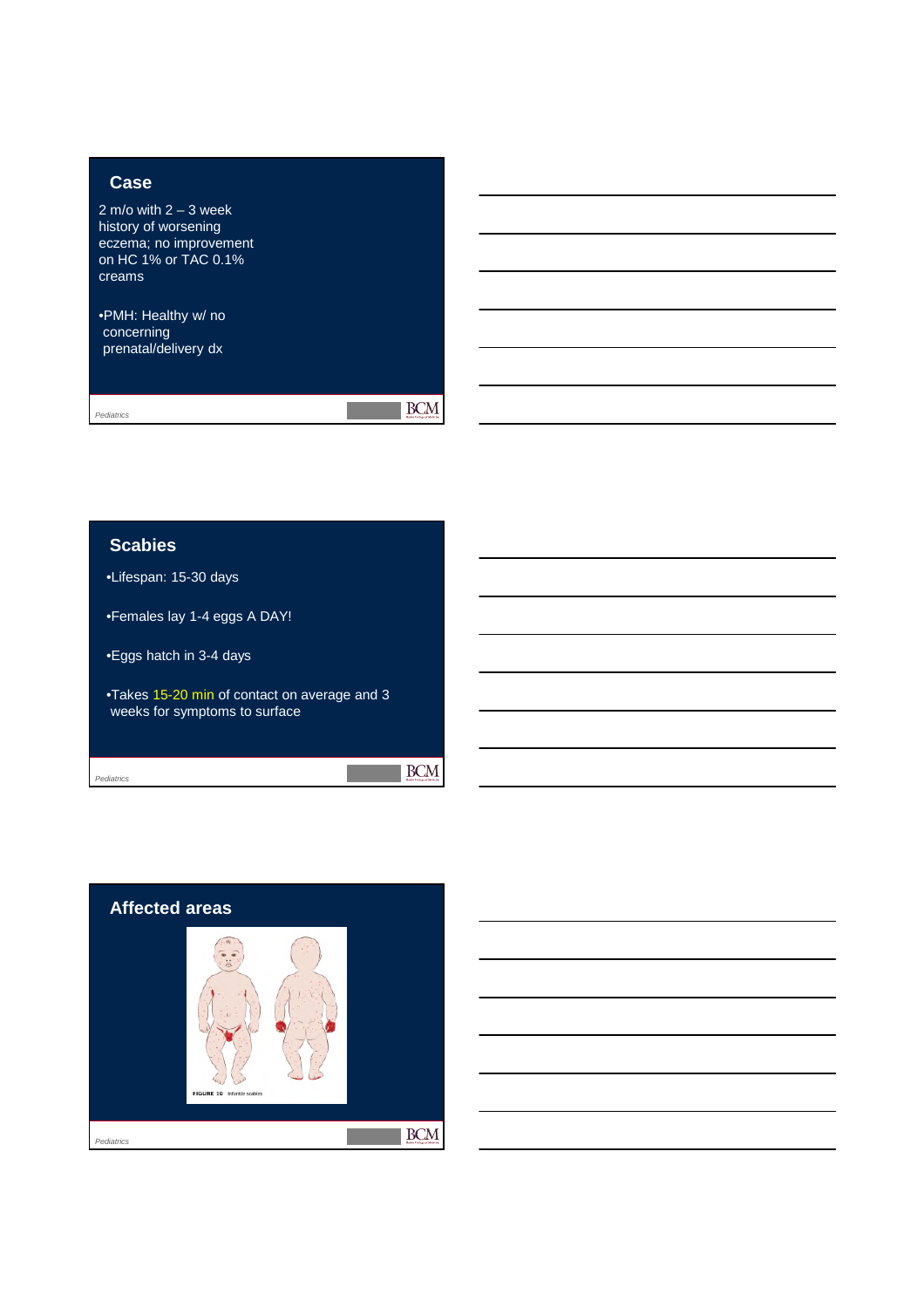

#### **Treatment plan**

•For infants: include scalp & face

- •For children/adults: neck down
- •1 application leave on for 8-12 hours then wash off

•Repeat in 1 week

•Wash clothes and linens in hot water and dried high-heat setting.

 $\blacksquare$  BCM

•Stuffed animals should be stored in bags for 3-7 days

*Pediatrics*

# **Case** •5 m/o boy with worsening diaper rash ‐not improved with Desitin, nystatin, topical lotrimin and aquaphor/cholestyramine •ROS: negative – no preceding diarrhea; patient gaining weight well, developmentally appropriate •PMH/FHx/SocHx: negative, non-contributory.**BCM** *Pediatrics*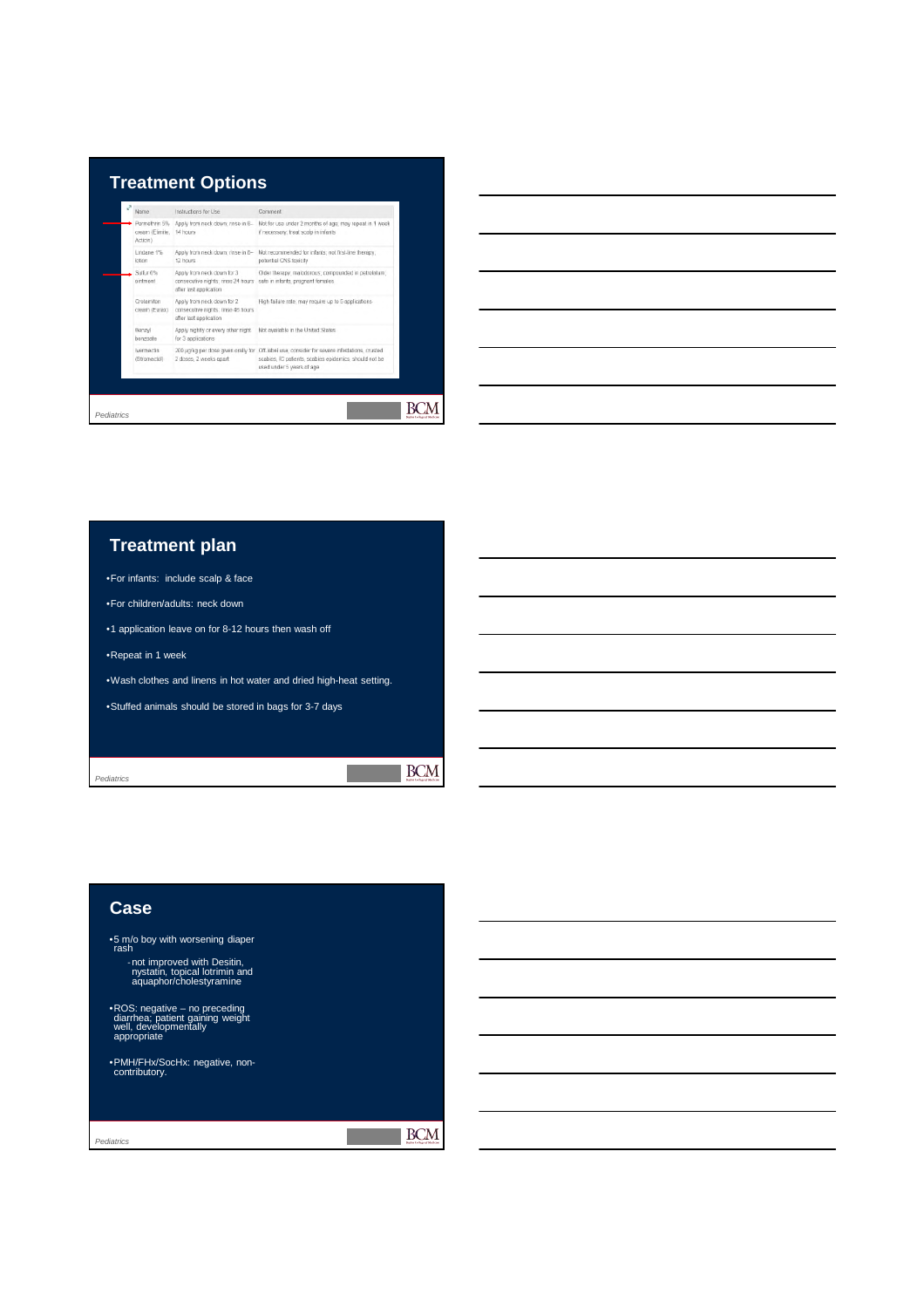### **Psoriasis**

Pattern: Scalp, buttocks, periumbilical area

#### Treatment:

Mild topical steroid cream, calcipotriene cream, tacrolimus/pimecrolimus cream



**Tara** 

*Pediatrics*

#### **Seborrheic Dermatitis**

•Resolve by age 6-9 months

•Treatment: Mild topical steroid



**BCM** 

**BCM** 

*Figure 14.27: Seborrheic Dermatitis. Pediatric Dermatology. 4th ed. By Lawrence A. Schachner, MD Figure 14.27: Set* 

*Pediatrics*

*Pediatrics*

## **Clinical subgroups of diaper rashes**

•III. Eruptions in the diaper area independent of the diaper

- •Acrodermatitis enteropathica
- •Langerhans Cell Histiocytosis
- •Hemangioma
- •Lichen sclerosus

• Coughlin C et al. Pediatric Dermatology. 2014:31 19-24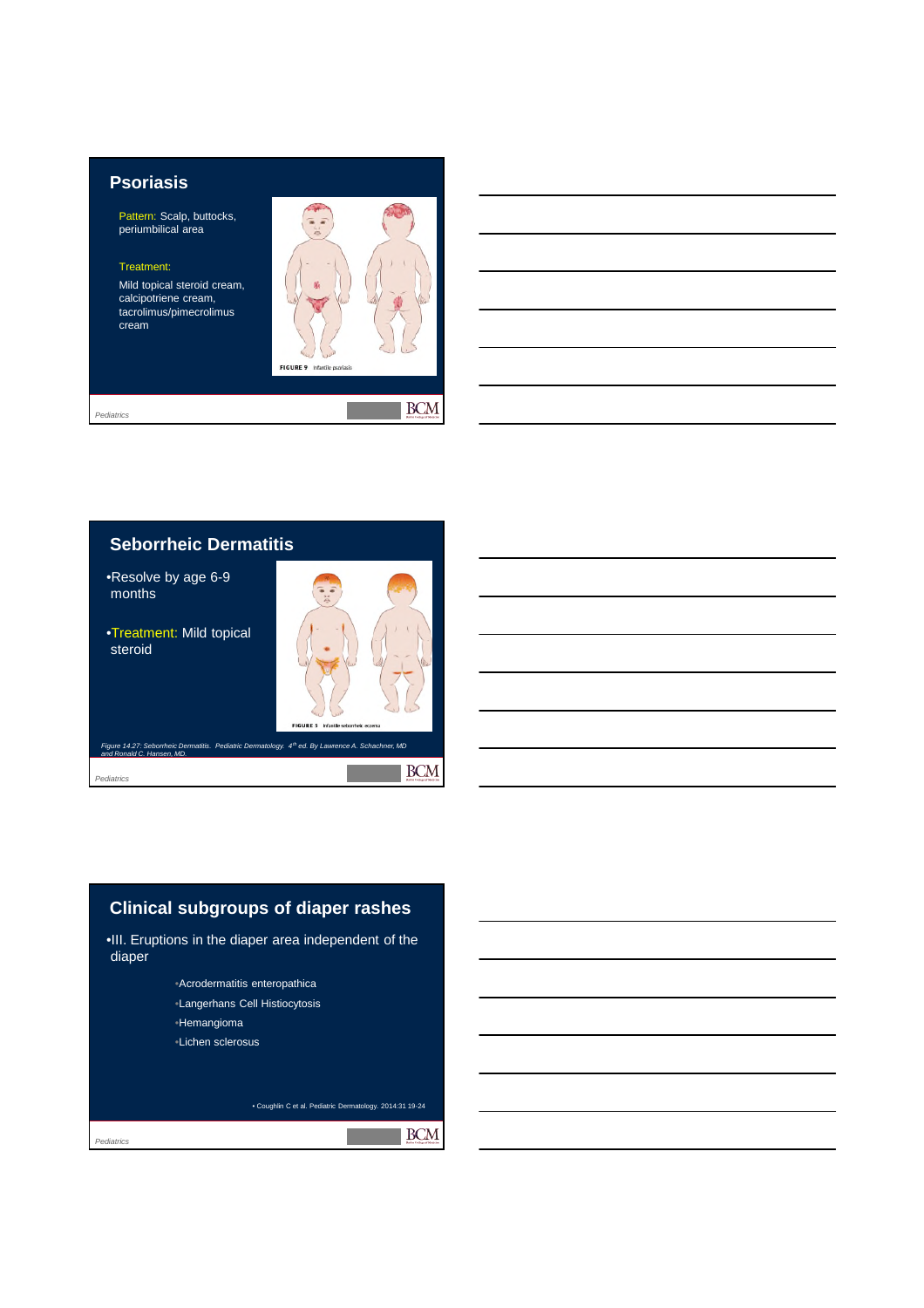

## **Acrodermatitis Enteropathica**

Lab testing

- Zinc levels

‐Alkaline phosphatase

‐SLC39A4; zinc transporter protein

Treatment:

Oral zinc gluconate or sulfate 1-3mg/kg/day IV 300-1000mcg/kg/day

*Pediatrics*



**FIGURE 16 A** 

**BCM**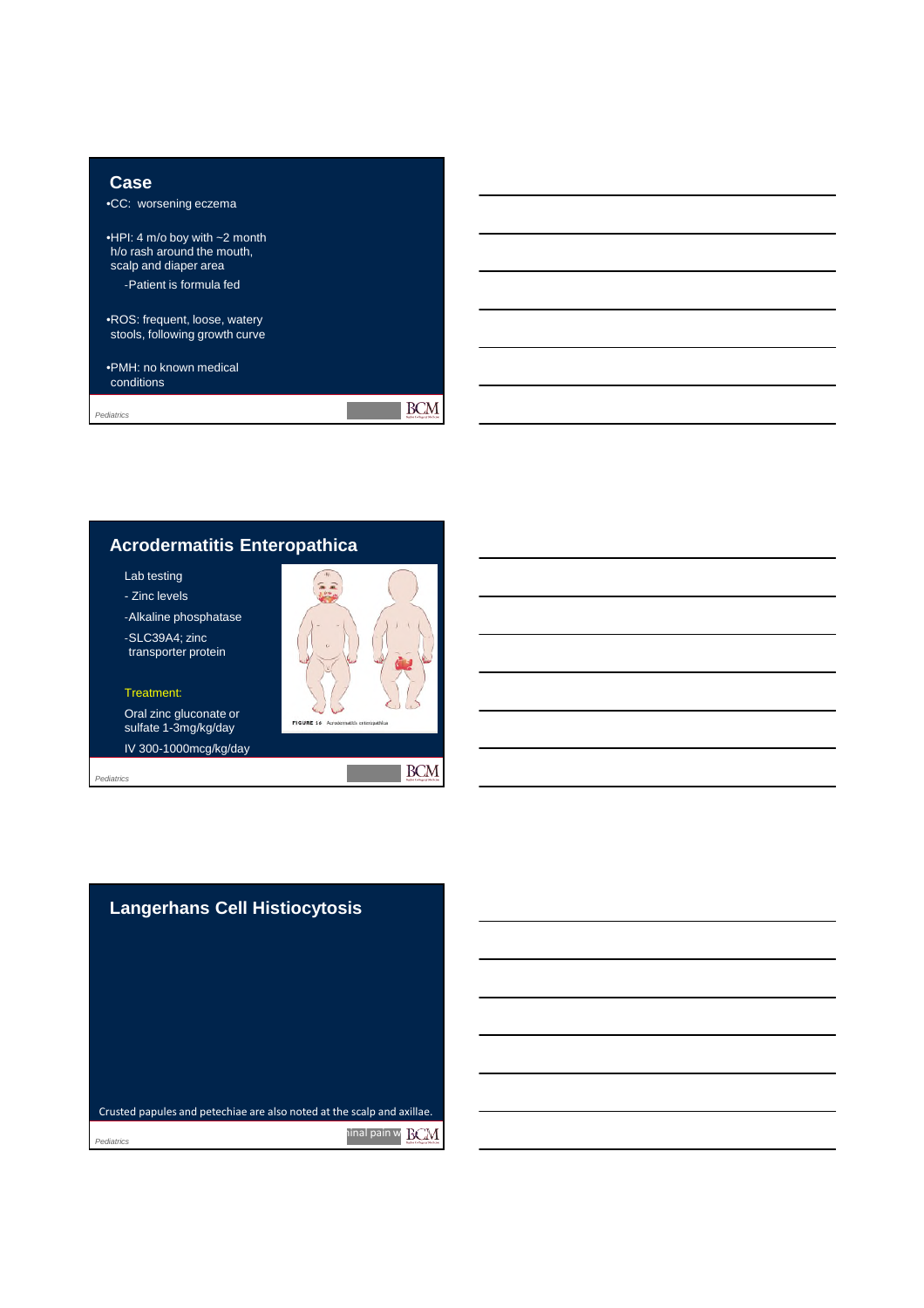

| Case                                                                                     |  |  |
|------------------------------------------------------------------------------------------|--|--|
| 2 y/o girl with diaper<br>rash. Potty trained.<br>No complaints of pain<br>w/ urination. |  |  |
| Pediatrics                                                                               |  |  |
|                                                                                          |  |  |

| <b>Lichen sclerosus</b> |  |
|-------------------------|--|
|                         |  |

•White glistening, atrophic vulvar area

•Treatment: high potency topical steroid (clobetasol, halobetasol ointment), tacrolimus ointment

 $\mathbb{R}$  BCM

r.

*Pediatrics*